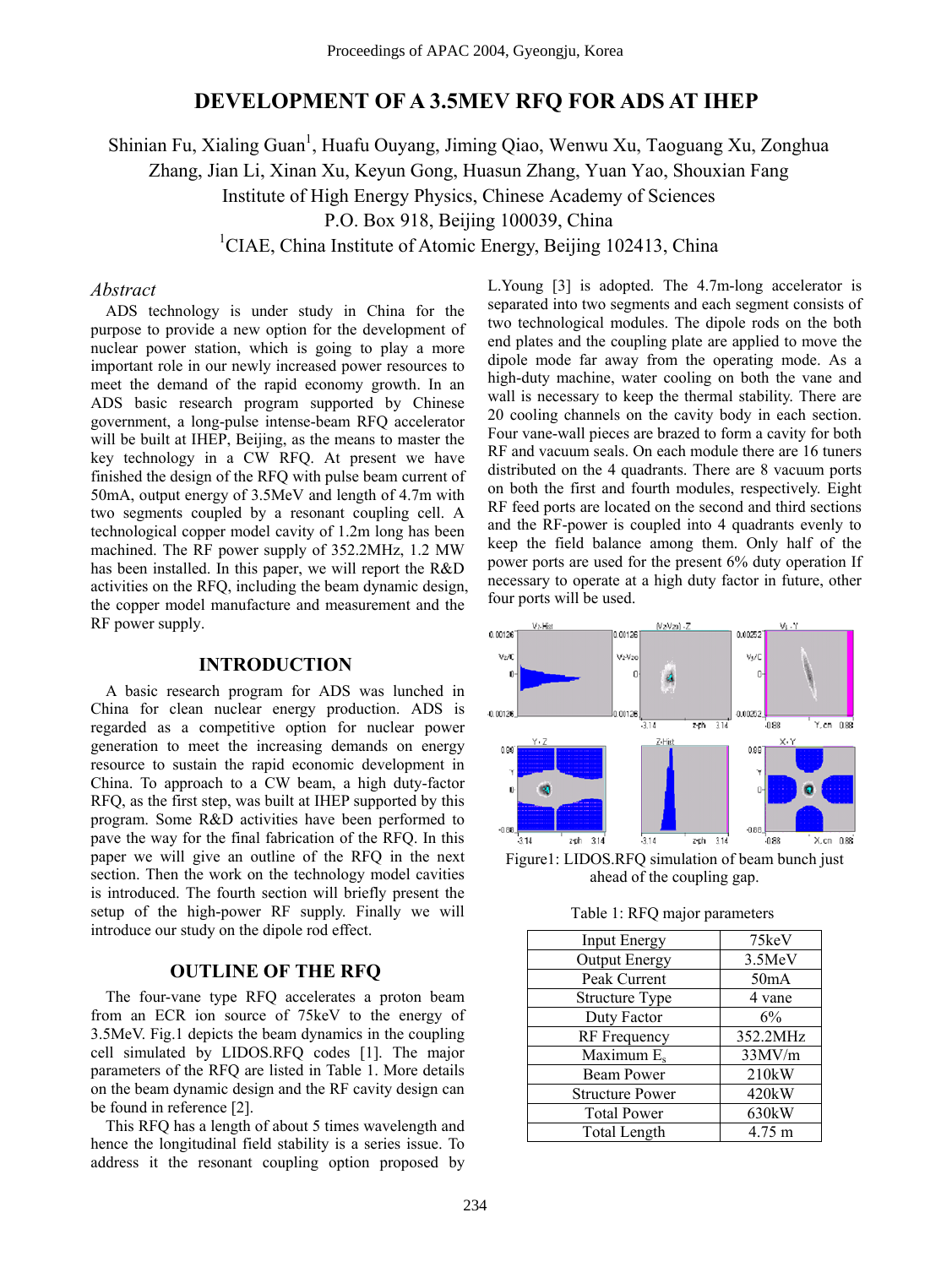# **R&D OF TECHNOLOGICAL MODEL**

As the high accuracy fabrication of the RFQ cavity is a very tough issue for us, we started with some technological models before the manufacture of the formal cavity.

A short OFEC copper RFQ section of 0.42m long was fabricated with fine machining. It has two major purposes to make this model: one is to demonstrate the high-accuracy machining and another is to verify the brazing deformation. The machining tolerance reaches ± 20µm on the vane tip and cavity wall measured on a CMM. There are two RF tuners with pickups and two vacuum ports on the four quadrant walls respectively. On this short cavity all cooling channels for cavity walls, vanes and vacuum ports are drilled and connected with pipes, as shown in Fig. 2.



Figure 2: A Short RFQ technological model after final braze.



Figure 3: Bead-pull measurement setup for the field distribution analysis of the short technological model.

With two aluminum end-cells with undercut, we measured the resonant modes and field distribution by bead-pulling method in each steps: first assembly, second assembly before the first brazing for the four cavity pieces, after the first brazing, after the second brazing for the flanges and cooling-water pipes. Fig.3 shows the bead-pulling measurement setup. The measurement results indicate that there is a little frequency downshift after the first brazing, but a little up-shift after the second brazing, as listed in Tab.2. It shows the final frequency is 0.226MHz lower than that of the code simulation. Two

LabVIEW codes were applied during the measurements. One was used to control measurement process and data acquisition via a GPIB-ENET/100 box. Another was used to analyze the collected data. The field distribution of the dipole modes along the cavity is plotted in Fig.4, which was measured after the final brazing. It indicates a dipole components of 3% exist in 1-3 quadrant.

Table 2: Operating frequency shift between brazing steps and comparison with the simulation.

| <b>Steps</b>         | $f_{O}(MHz)$ |          |
|----------------------|--------------|----------|
| Before $1st$ brazing | 351.232      |          |
| After $1st$ brazing  | 350.955      | $-0.277$ |
| After $2nd$ brazing  | 351.119      | $+0.171$ |
| Simulation by code   | 351.345      | -0 226   |



Figure 4: Dipole field distributions along the cavity after final brazing.

Another important technological model is a full length brazing cavity. There are two essential purposes for this model: drilling some long and small channels for water-cooling and brazing a full volume cavity.

The water-cooling channels are drilled on the vane and wall. There is a tight alignment requirement for these channels, especially the 2 channels on each vane. On the rough shape of the cavity pieces, the channels were drilled. At this step, we could not expect a very good alignment on each channel in the length of 1.2m, but it is possible to get the shift of each channel in the same direction and with almost the same amount. After a series of trials, we reached this goal. To apply this method, all the channels were drilled through the rough pieces from end to end. And then two plugs were used to cover the both ends of a channel, as shown in Fig. 5.



Figure 5: The water cooling channels of 1.2m long were drilled through the pieces and plugs were used to cover them on each end by brazing.